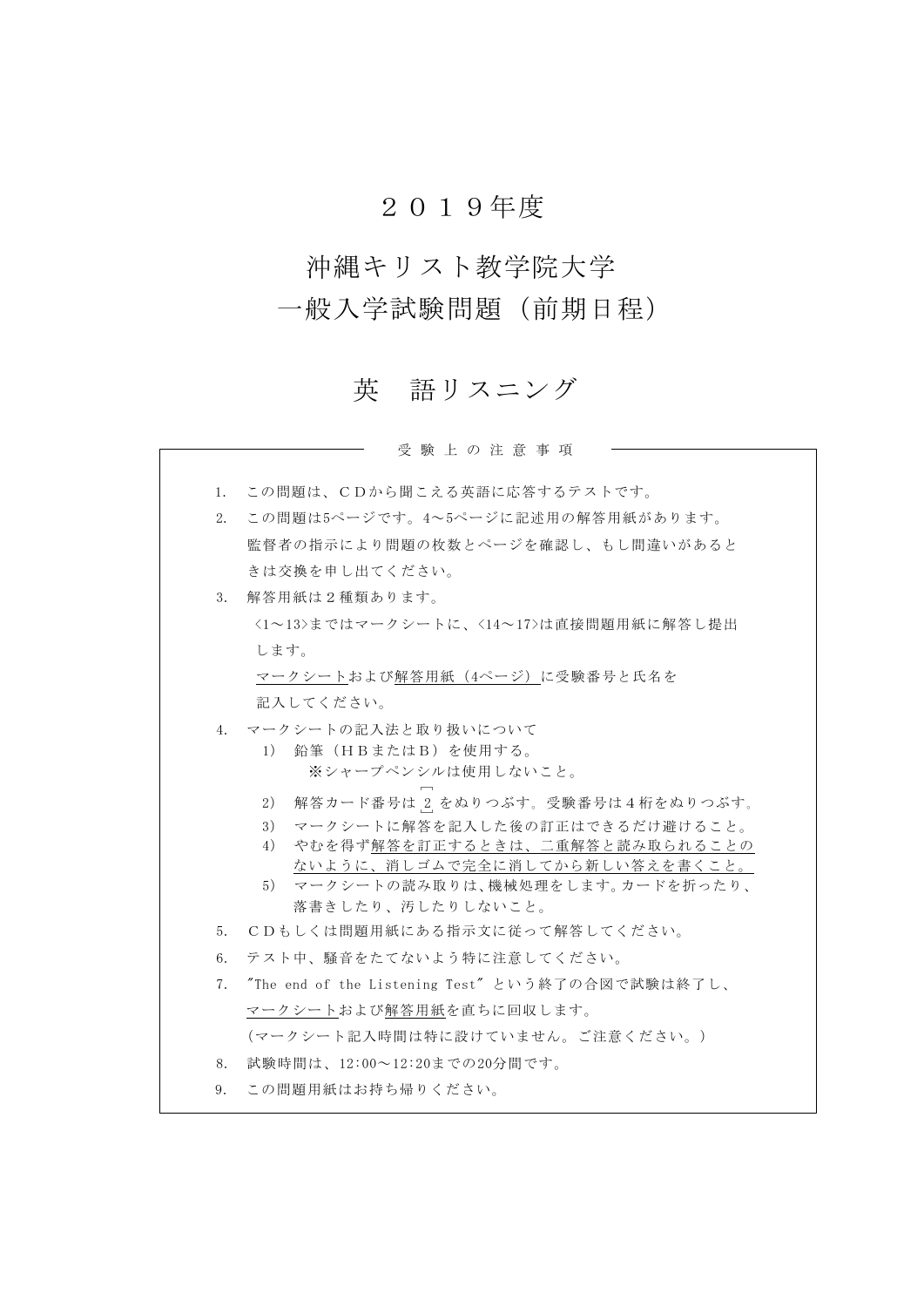#### 英 語 (リスニング・テスト)

Part I. これから読み上げる文をよく聞いて A、 B、 C、 D の中から対話文と してもっとも正しいものを 1 つ選びなさい。解答はマークシートに記入 して下さい。

#### Example:

- A. Yes, he can.
- B. Yes, he does.
- C. No, he can't.
- D. No, he didn't.
- 1. A. It's too hot to walk, isn't it?
	- B. You aren't working hard, are you?
	- C. Yes, I like shopping.
	- D. How about the new shopping mall?
- 2. A. Are you pleased with it?
	- B. Why don't you ask Bill?
	- C. Sure. I'll be right back.
	- D. What kind of beer would you like?
- 3. A. No, they can't wait.
	- B. Yes, I like them too.
	- C. Yes, but it'll warm up soon.
	- D. I don't sing so often.
- 4. A. I prefer this package to that one.
	- B. No, you move more quickly than I.
	- C. Do you like this movie?
	- D. Yes, could you give me a hand?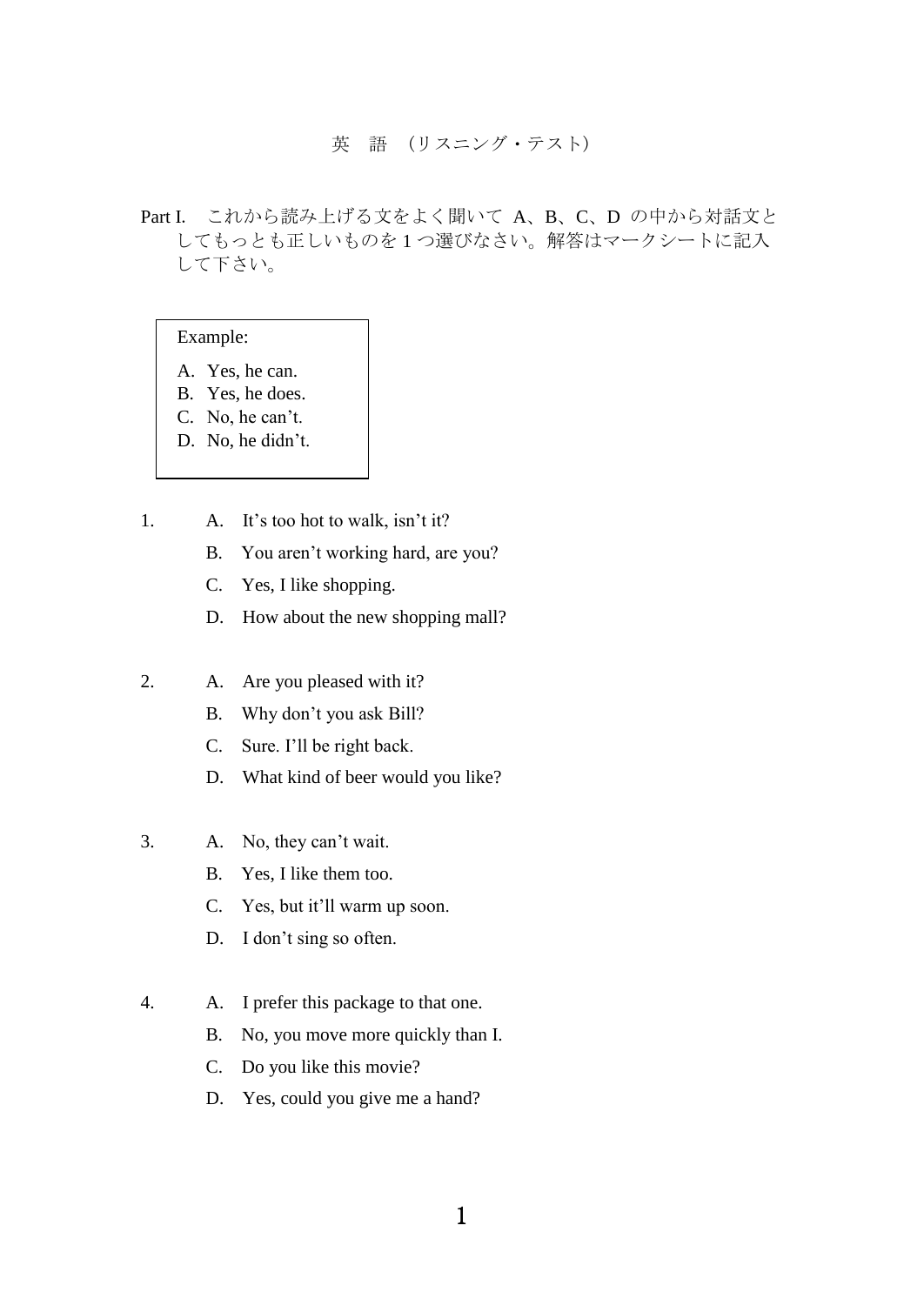- 5. A. I'm sure I will.
	- B. I don't know yet.
	- C. Do you want to be older?
	- D. I don't do it.
- 6. A. Do you really have to meet a friend?
	- B. Where is your friend?
	- C. There are three entrances. Maybe she's at another entrance.
	- D. I don't think so.
- 7. A. Where will you eat?
	- B. Let's eat together.
	- C. Why? Do you feel sick?
	- D. What did you bring me for lunch?
- 8. A. Over there, opposite the toothpaste.
	- B. Thank you so much.
	- C. I can't find her.
	- D. I'd like to buy soap too.
- 9. A. This store opens at 10 o'clock every morning.
	- B. They are very delicate, so please handle them carefully.
	- C. You can rent them for 100 yen each.
	- D. One week.
- 10. A. Yes, I'd really like to see the movie "Pirates of the Caribbean".
	- B. Yes, he is a good actor.
	- C. I haven't seen the movie yet.
	- D. I'm not sure if you do.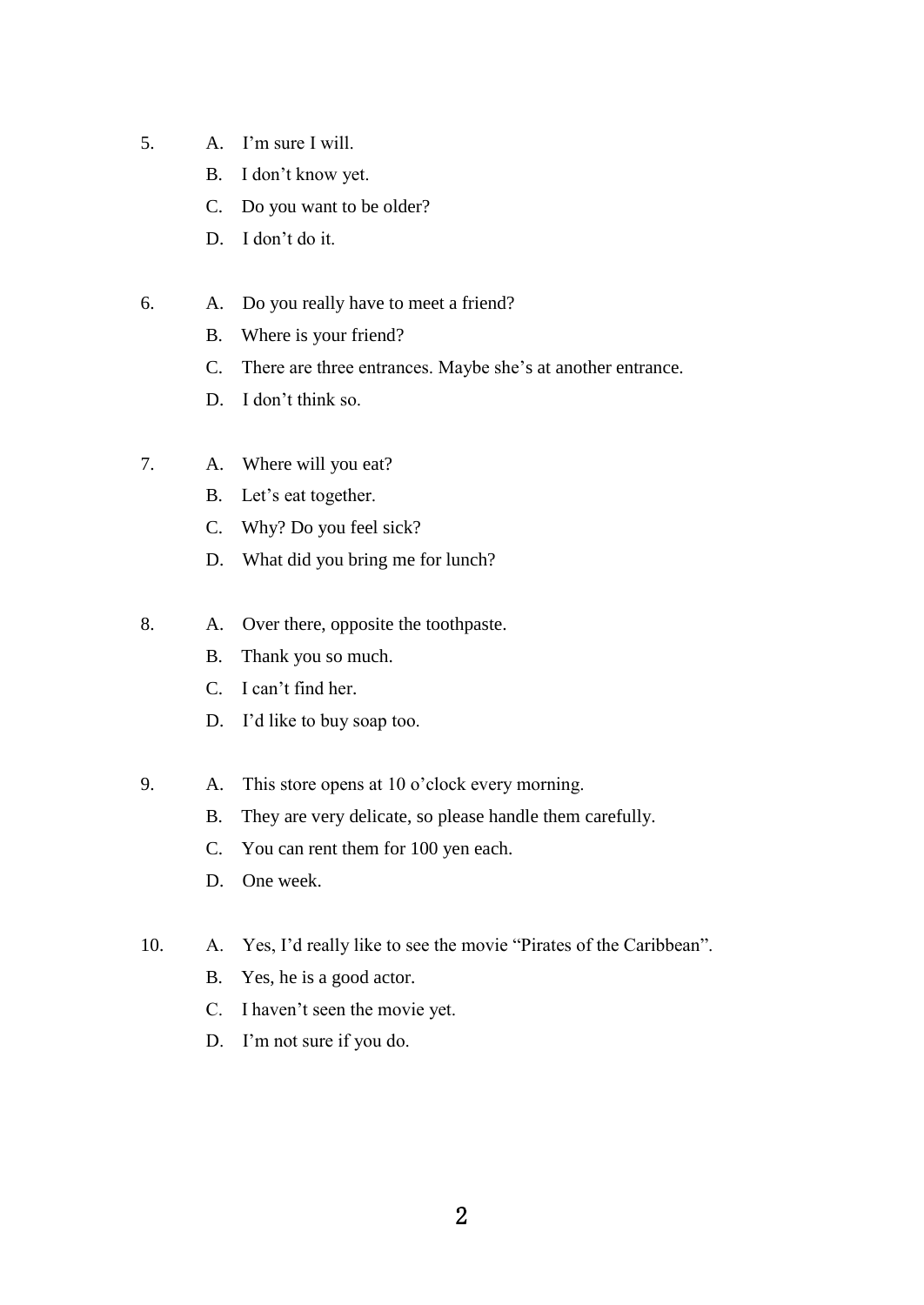## Part II. 次のアナウンスを聞いて下さい。そのアナウンスの内容と一致するも のを A、B、C、D の中から 1 つ選びなさい。解答はマークシート に記入して下さい。

### Example:

- A. a yellow T-shirt
- B. a blue dress
- C. a brown shirt
- D. a white coat
- 11. A. 9am today
	- B. 9pm today
	- C. 9am tomorrow
	- D. 9pm tomorrow
- 12. A. \$25
	- B. \$50
	- C. \$12.50
	- D. \$2.50
- 13. A. Children's shorts
	- B. Children's swimsuits
	- C. Children's T-shirts
	- D. Children's sweaters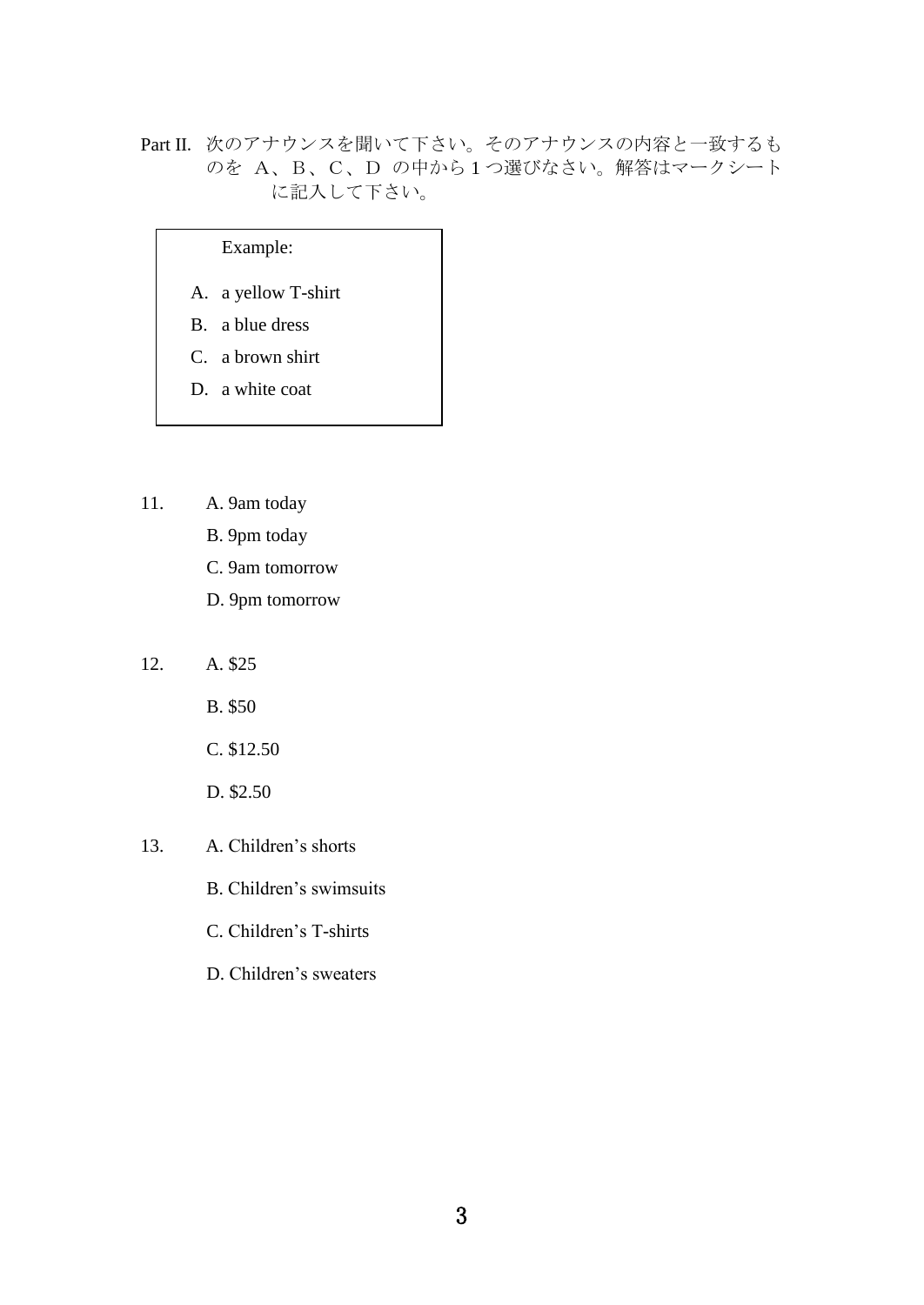Part III. これから流れる英語の指示に従ってください。解答はこの問題用紙 に直接記入してください。

## Listening Questions

問 14 から 17 までは、それぞれ問題に関して英語で指示がなされます。指示 は 2 回放送されます。指示に従って答えを直接問題用紙に記入してくださ い。

Q14.



| 受験番号 | 叿<br>≃<br>∽ |  |
|------|-------------|--|
|------|-------------|--|